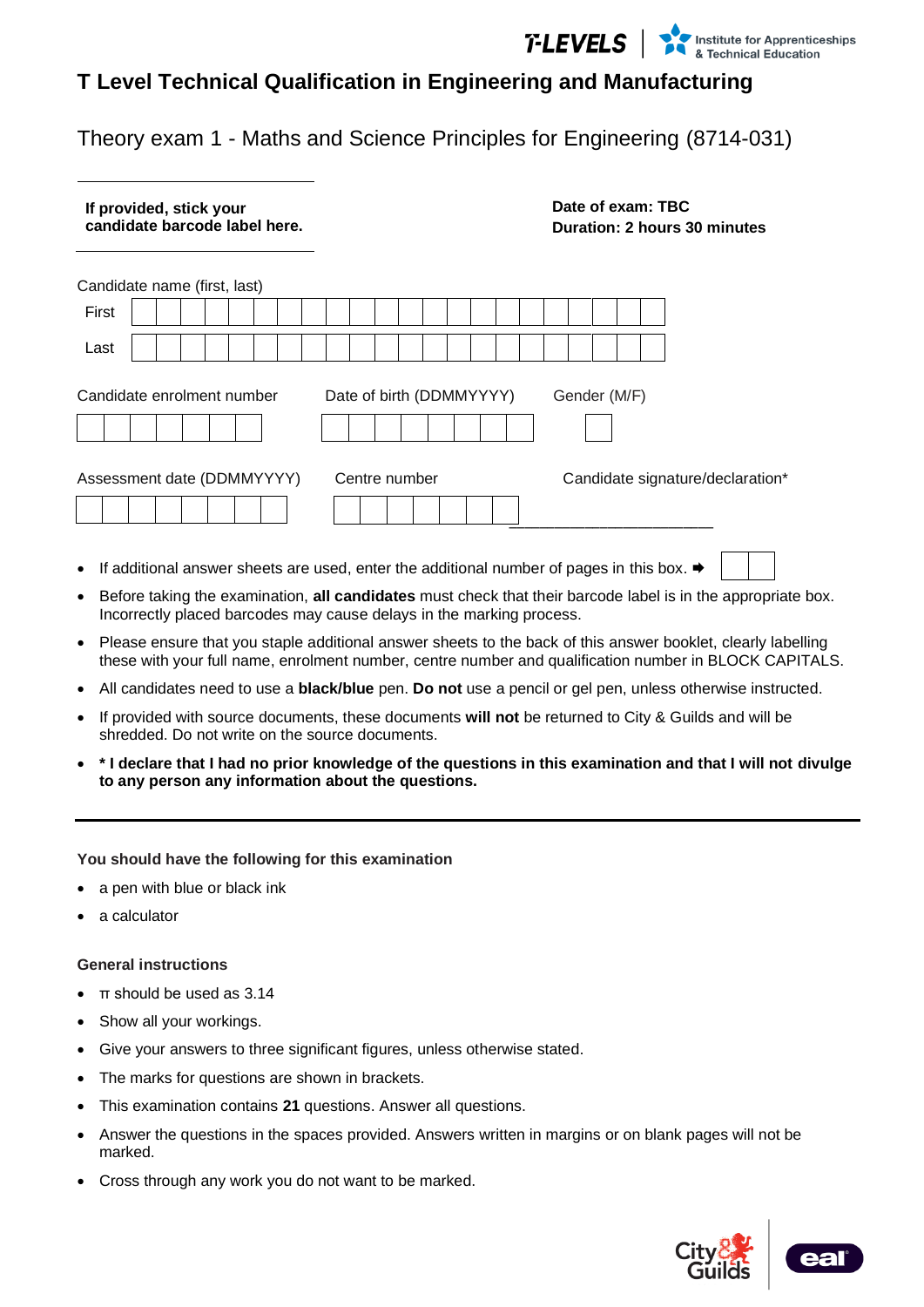This exam has been split into two sections. Below details the types of questions and marks available for each section. Please allow time for each section accordingly.

**Section A** is made up of **67** marks and includes **18** short answer and medium answer questions. **Section B** is made up of **33** marks and includes **3** extended response questions.

Quality of extended responses will be assessed in questions marked with an asterisk (**\***).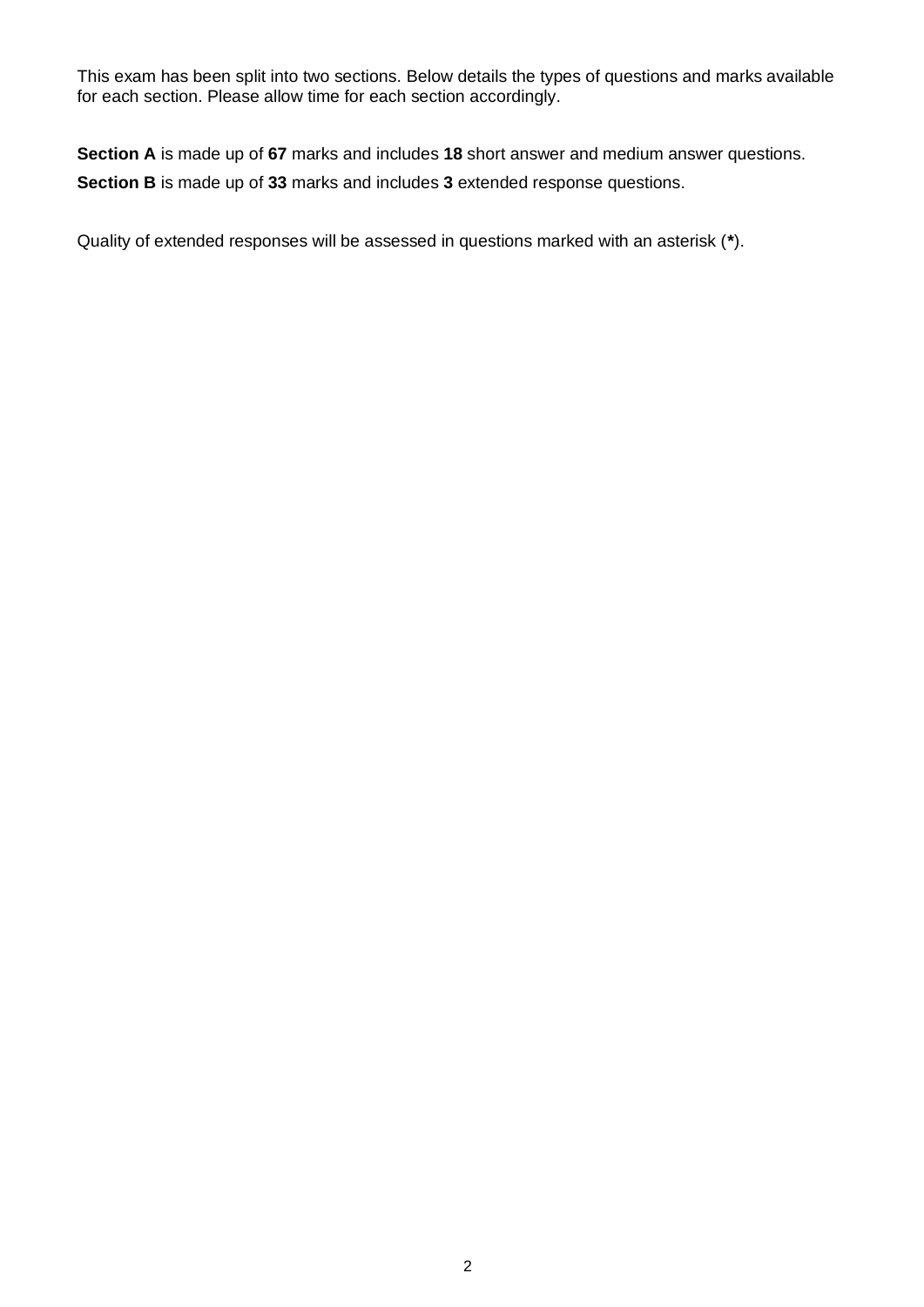### **Formula sheet**

Note that you may not require every formula on this sheet to answer the questions, and you may require additional formulae not presented here.

| <b>Pythagoras theorem</b>          | $a^2 + b^2 = c^2$                                        |                               |  |
|------------------------------------|----------------------------------------------------------|-------------------------------|--|
| <b>Trigonometric relationships</b> | $tan \theta = \frac{opposite}{adjacent}$                 |                               |  |
|                                    | $sin \theta = \frac{opposite}{hypotenuse}$               |                               |  |
|                                    | $tan \theta = \frac{adjacent}{hypotenuse}$               |                               |  |
| <b>Trigonometric identities</b>    | $\tan\theta = \frac{\sin\theta}{\cos\theta}$             |                               |  |
|                                    | $\cot \theta = \frac{1}{\tan \theta}$                    |                               |  |
|                                    | $\sec \theta = \frac{1}{\cos \theta}$                    |                               |  |
|                                    | $\csc \theta = \frac{1}{\sin \theta}$                    |                               |  |
| Sine rule                          | $\frac{a}{\sin A} = \frac{b}{\sin B} = \frac{c}{\sin C}$ |                               |  |
| <b>Cosine rule</b>                 | $a^2 = b^2 + c^2 - 2bc \cos A$                           |                               |  |
|                                    | $b^2 = a^2 + c^2 - 2ac \cos B$                           |                               |  |
|                                    | $c^2 = a^2 + b^2 - 2ab \cos C$                           |                               |  |
| <b>Standard derivatives</b>        | $ax^n$<br>$anx^{n-1}$                                    |                               |  |
|                                    | $\sin ax$<br>a cos ax                                    |                               |  |
|                                    | $-a$ sin $ax$<br>$\cos ax$                               |                               |  |
|                                    | $sec^2 x$<br>$\tan x$                                    |                               |  |
| <b>Standard integrals</b>          | $\frac{ax^{n+1}}{n+1} + c$ where $n \neq 1$<br>$ax^n$    |                               |  |
|                                    | $\frac{-1}{a}$ cos ax + c<br>$\sin ax$                   |                               |  |
|                                    | $\frac{1}{a}$ sin ax + c<br>$\cos ax$                    |                               |  |
|                                    | $-\ln \cos x + c$<br>$\tan x$                            |                               |  |
| <b>Simple shapes</b>               | Surface area                                             | Volume                        |  |
| <b>Rectangular solid</b>           | $2lw + 2hw + 2lh$                                        | lwh                           |  |
| <b>Cylinder</b>                    | $2\pi r^2 + 2\pi rh$                                     | $\pi r^2 h$                   |  |
| <b>Sphere</b>                      | $4\pi r^2$                                               | $\frac{4}{3}\pi r^3$          |  |
| <b>Cone</b>                        | $\pi rh + \pi r^2$                                       | $\pi r^2 h$<br>$\overline{3}$ |  |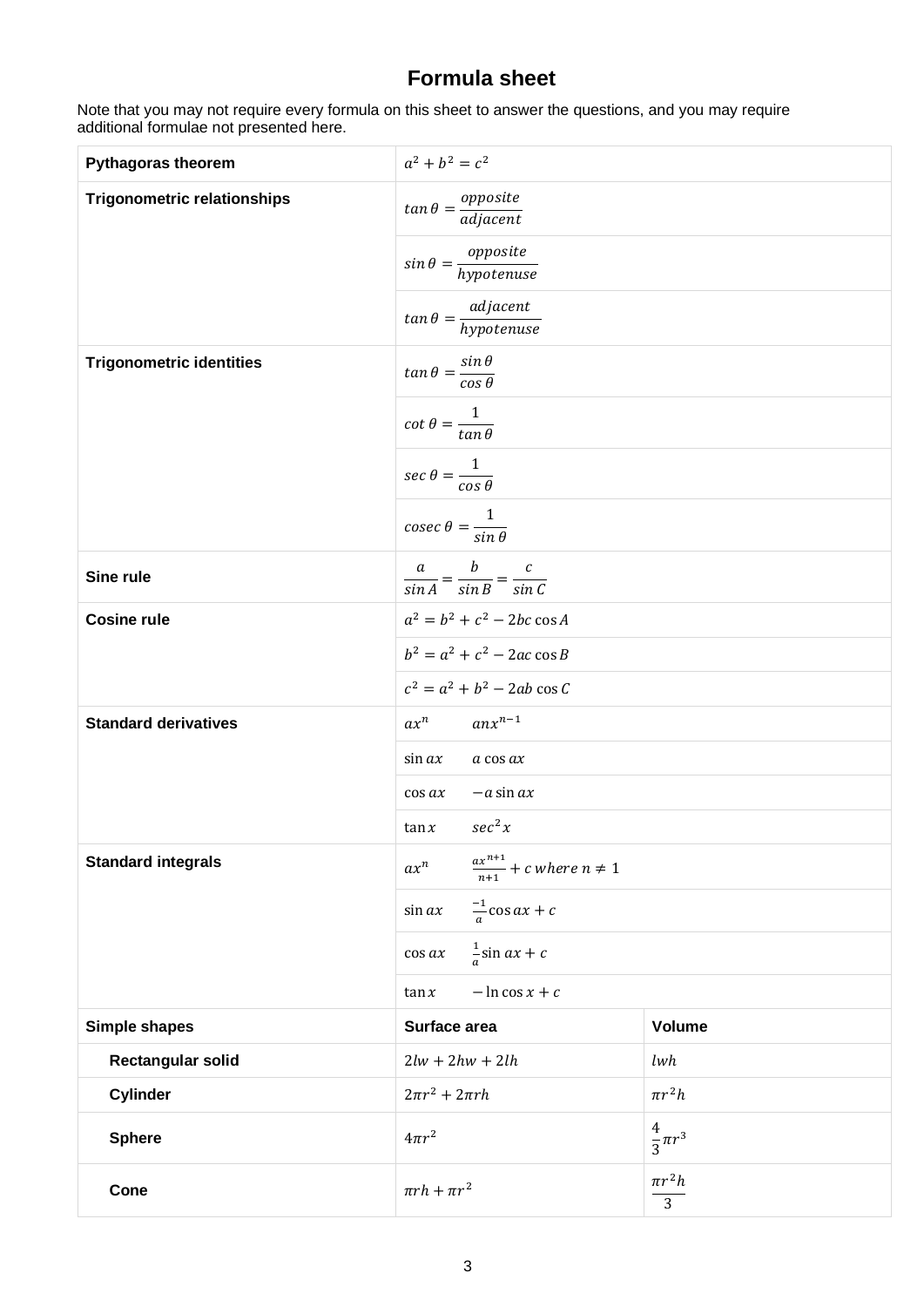| <b>Quadratic equation</b>      |                                    | $x = \frac{-b \pm \sqrt{b^2 - 4ac}}{2a}$         |
|--------------------------------|------------------------------------|--------------------------------------------------|
| <b>Graphs</b>                  |                                    | $y = mx + c$                                     |
|                                | <b>Arithmetic progression</b>      | $a_n = a + (n - 1)d$                             |
|                                | <b>Geometric progression</b>       | $a_n = ar^{n-1}$                                 |
| <b>Statistics</b>              | <b>Mean value</b>                  | $\bar{x} = \frac{\sum (f_x)}{\sum (f)}$          |
|                                | <b>Standard deviation</b>          | $\sigma = \sqrt{\frac{\sum (x - \bar{x})^2}{n}}$ |
| <b>Pressure</b>                |                                    | $P = FA$                                         |
| <b>Hydrostatic thrust</b>      |                                    | $F = \rho g A x$                                 |
| <b>Bernoulli's equation</b>    |                                    | $P+\frac{1}{2}\rho v^2+\rho gh=constant$         |
| <b>Sensible heat</b>           |                                    | $Q = m c \Delta t$                               |
| <b>Latent heat</b>             |                                    | $Q = mh$                                         |
| <b>Thermal expansion</b>       |                                    | $\Delta L = \alpha L \Delta t$                   |
|                                | Polar to cartesian conversion      | $x = r \cos \theta$                              |
|                                |                                    | $y = r \sin \theta$                              |
| <b>Potential energy</b>        |                                    | $PE = mgh$                                       |
| <b>Kinetic energy</b>          |                                    | $KE = \frac{1}{2}mv^2$                           |
| <b>Stress</b>                  |                                    | $\sigma = \frac{F}{A}$                           |
| <b>Strain</b>                  |                                    | $\varepsilon = \frac{\Delta L}{\Delta t}$<br>L   |
| Young's modulus                |                                    | $E=\frac{\sigma}{\tau}$                          |
| <b>Gas laws</b>                | <b>Boyle's Law</b>                 | $P_1V_1 = P_2V_2$                                |
|                                | <b>Charles' Law</b>                | $\frac{V_1}{T_1} = \frac{V_2}{T_2}$              |
|                                | <b>General gas equation</b>        | $\frac{P_1V_1}{T_1} = \frac{P_2V_2}{T_2}$        |
|                                | <b>Characteristic gas equation</b> | $pV = mRT$                                       |
| <b>Resistance in series</b>    |                                    | $R_T = R_1 + R_2$                                |
| <b>Resistance in parallel</b>  |                                    | $\frac{1}{R_T} = \frac{1}{R_1} + \frac{1}{R_2}$  |
| <b>Capacitance in series</b>   |                                    | $\frac{1}{C_T} = \frac{1}{C_1} + \frac{1}{C_2}$  |
| <b>Capacitance in parallel</b> |                                    | $C_T = C_1 + C_2$                                |
| <b>Electrical theory</b>       |                                    | Ohm's law $V = IR$                               |
|                                |                                    | $P = IV$                                         |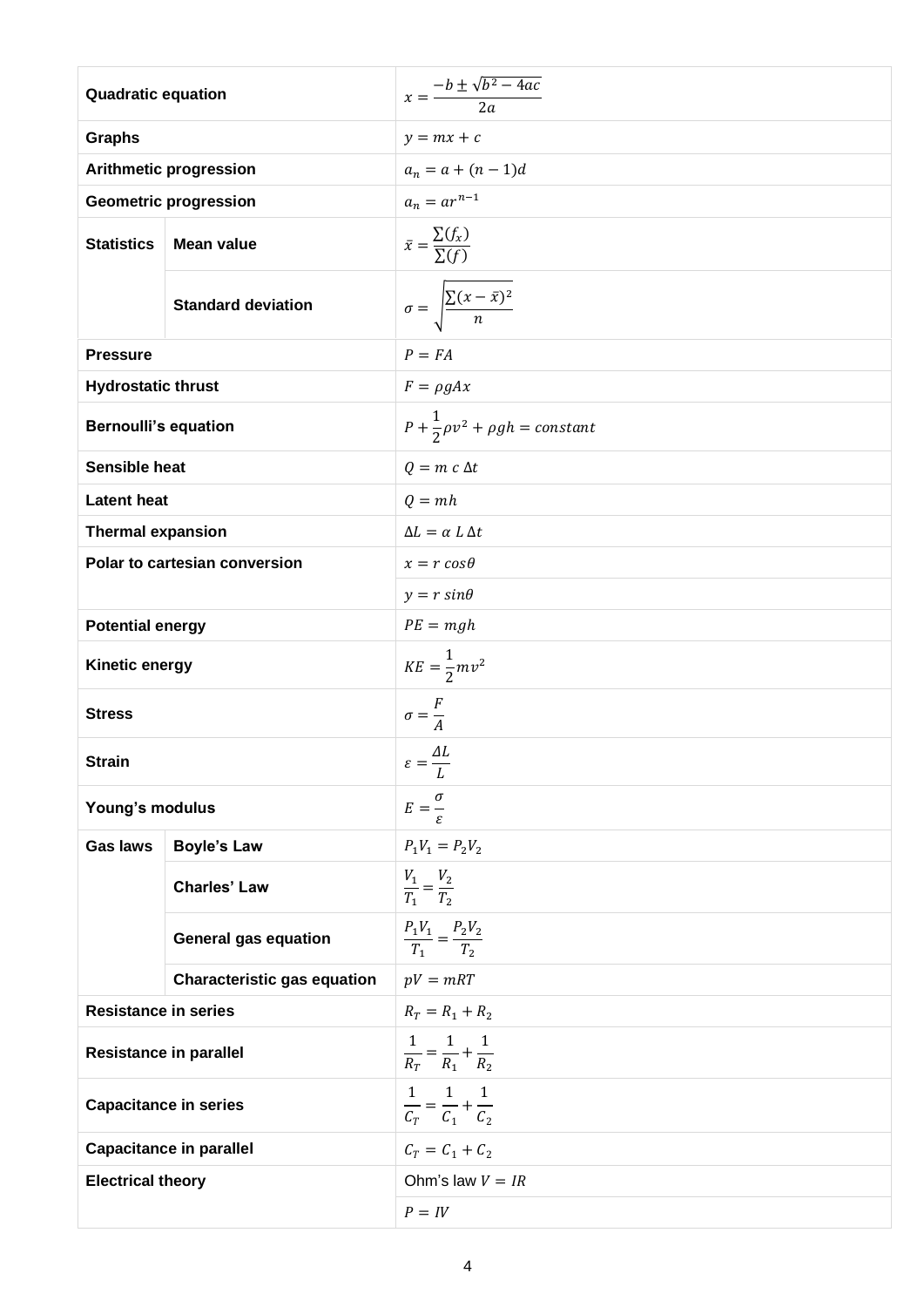# **Section A**

| $\mathbf{1}$   | Describe what is meant by fan in and fan out in signal processing.                  | (2 marks)     |
|----------------|-------------------------------------------------------------------------------------|---------------|
|                |                                                                                     |               |
|                |                                                                                     |               |
| $\overline{2}$ | Name two different types of smart material and for each give a typical application. | (4 marks)     |
|                |                                                                                     |               |
|                |                                                                                     |               |
| 3              | Define the following terms used in engineering:                                     |               |
|                | (a) Reliability                                                                     | $(1$ mark $)$ |
|                |                                                                                     |               |
|                | (b) Accuracy                                                                        | $(1$ mark $)$ |
|                | (c) Precision                                                                       | $(1$ mark $)$ |
|                |                                                                                     |               |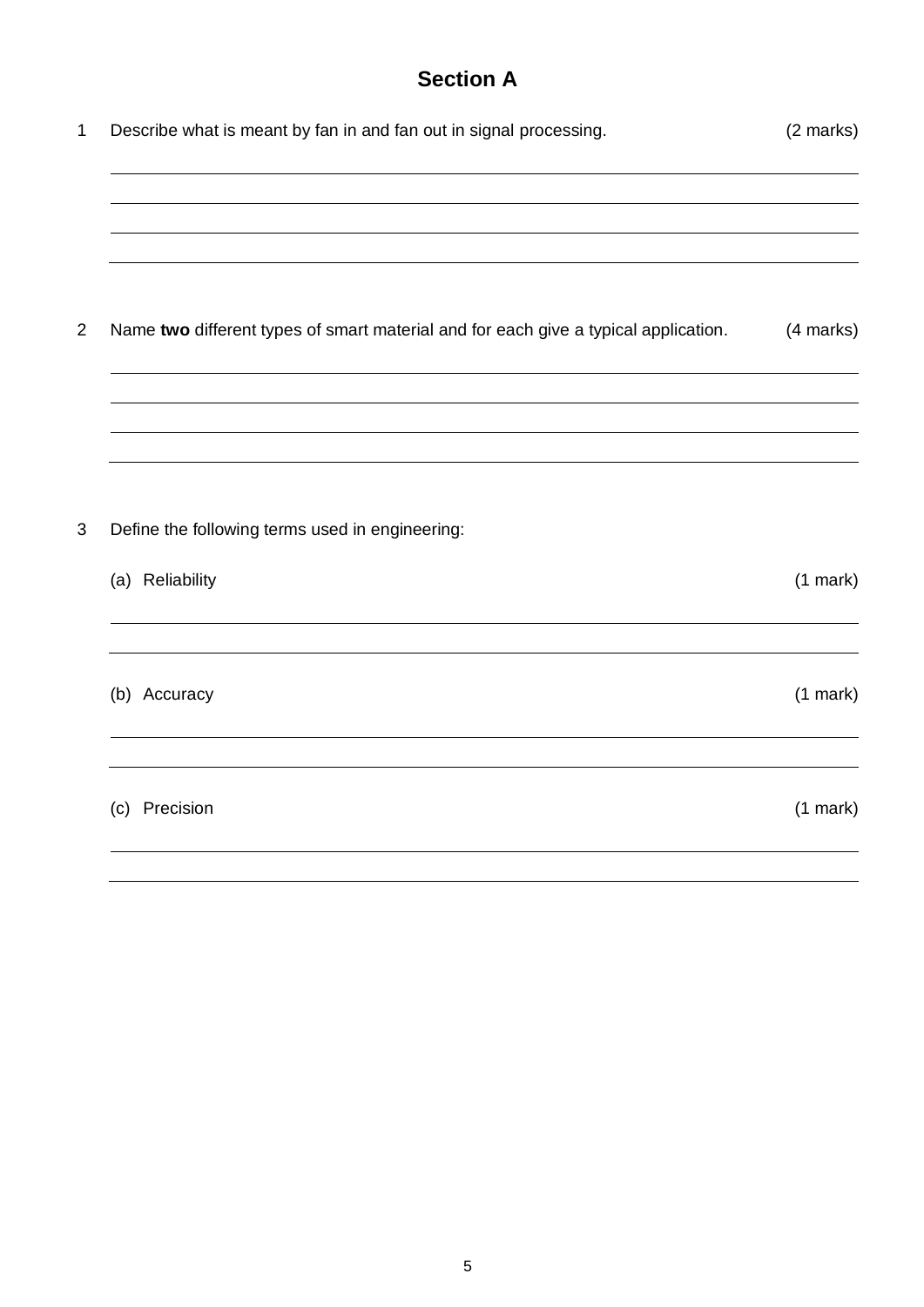4 A robotic delivery vehicle of mass 500 kg is being used to move wagons containing materials around a factory. The wagon and materials have a combined mass of 125 kg. The robotic delivery vehicle, which is initially travelling at 2.4 m  $s<sup>-1</sup>$ , collides with the stationary wagon and the two become fixed together and move as a single mass.

Calculate the common velocity after the collision. Calculate the common velocity after the collision.

5 Complete the table below, stating a different item of equipment to carry out each measurement. (3 marks)

| <b>Measurement</b>                                                          | <b>Equipment used</b> |
|-----------------------------------------------------------------------------|-----------------------|
| Checking that the diameter of a hole<br>is $8 \pm 0.1$ mm                   |                       |
| Checking that the separation between<br>two metal parts is $1.5 \pm 0.1$ mm |                       |
| Deviation from concentricity of a shaft                                     |                       |

6 The input into a gearbox is 300 revolutions per minute (rpm). The output from the gearbox is 2700 rpm. The gearbox contains two gears.

The output gear has 18 teeth. How many teeth does the input gear have? (2 marks)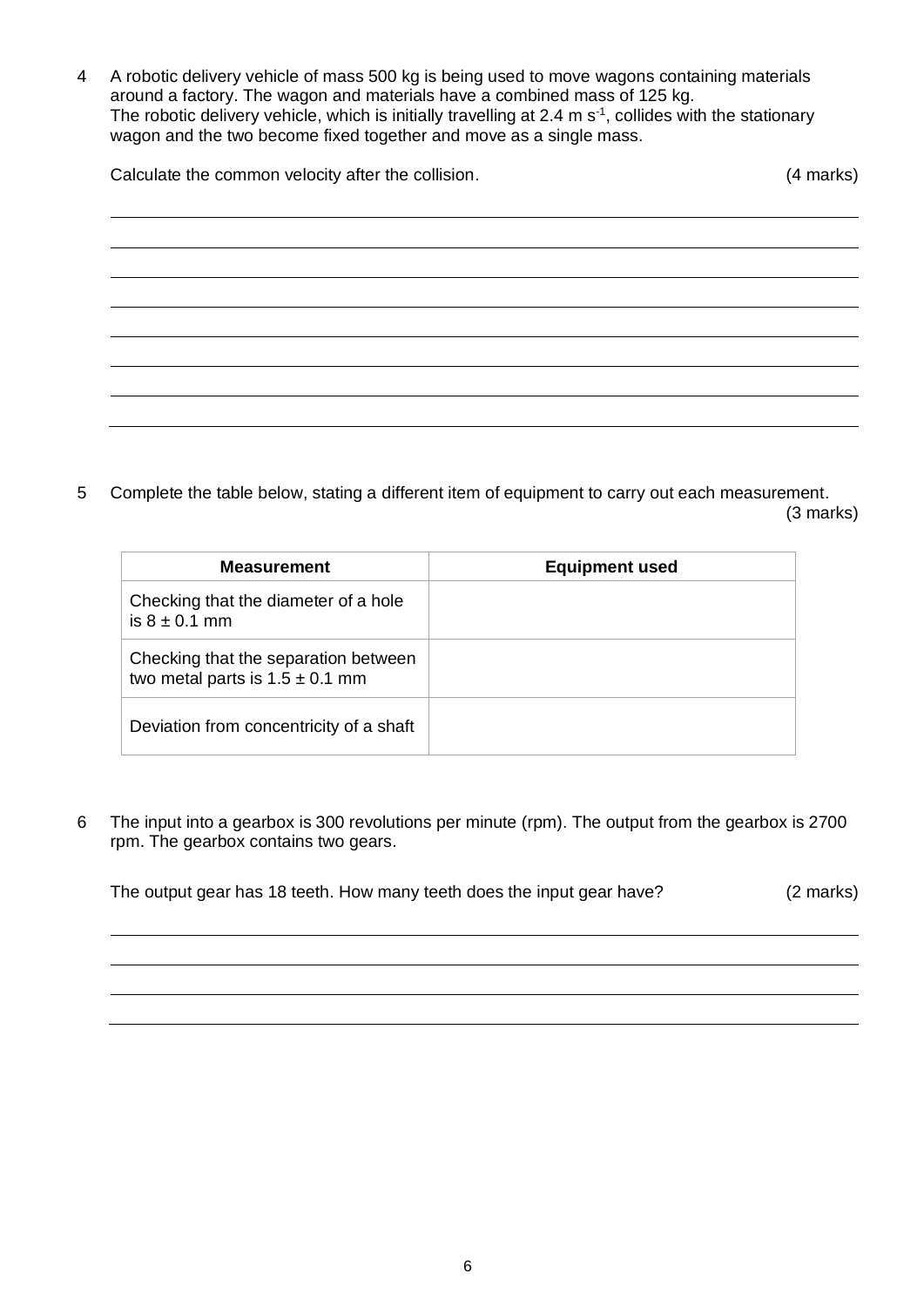7 The shape in Figure 1 must be accurately measured before manufacturing. Calculate the length of side KL. (3 marks)



8 A pneumatic cylinder with a movable piston contains  $0.9 \text{ m}^3$  of air at a pressure of 6 MPa. Calculate the volume of the air if the pressure exerted within the cylinder is reduced to 1.2 MPa. Assume that the temperature remains constant. (2 marks)

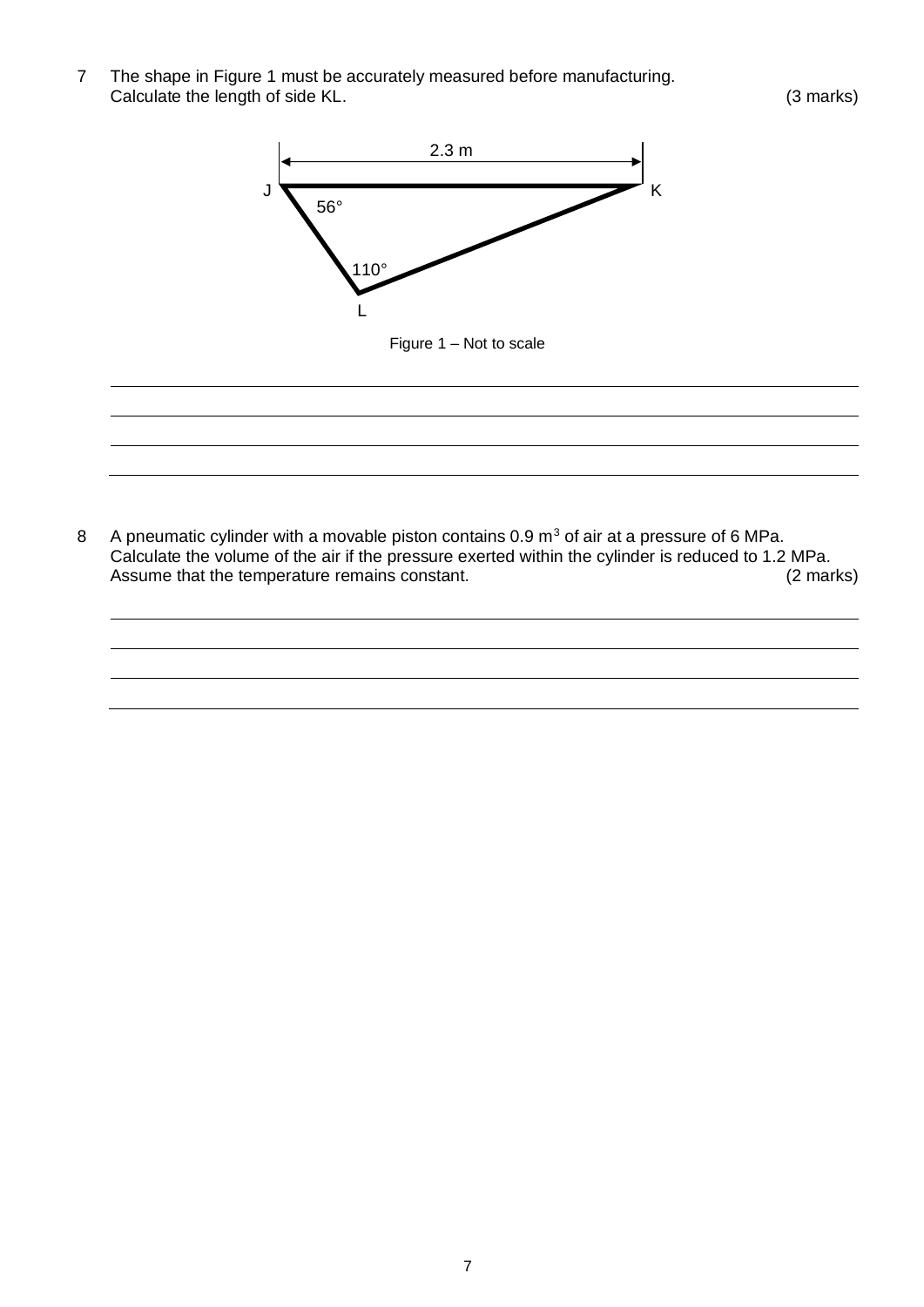9 The triangle in Figure 2 is a structural part that needs to be manufactured. The designer of the part has specified that  $\cot a = 1.73$ 





(a) Determine the angles *a* and *b*. (3 marks)

(b) Show that the ratio of lengths BC to AB is approximately 0.5 (2 marks)

10 A company wants to chemically etch stainless steel labels with its logo and product details, such as the ones shown in Figure 3.

Describe how the etching process would be carried out. (4 marks)



Figure 3 *Source: www.brunelengraving.co.uk*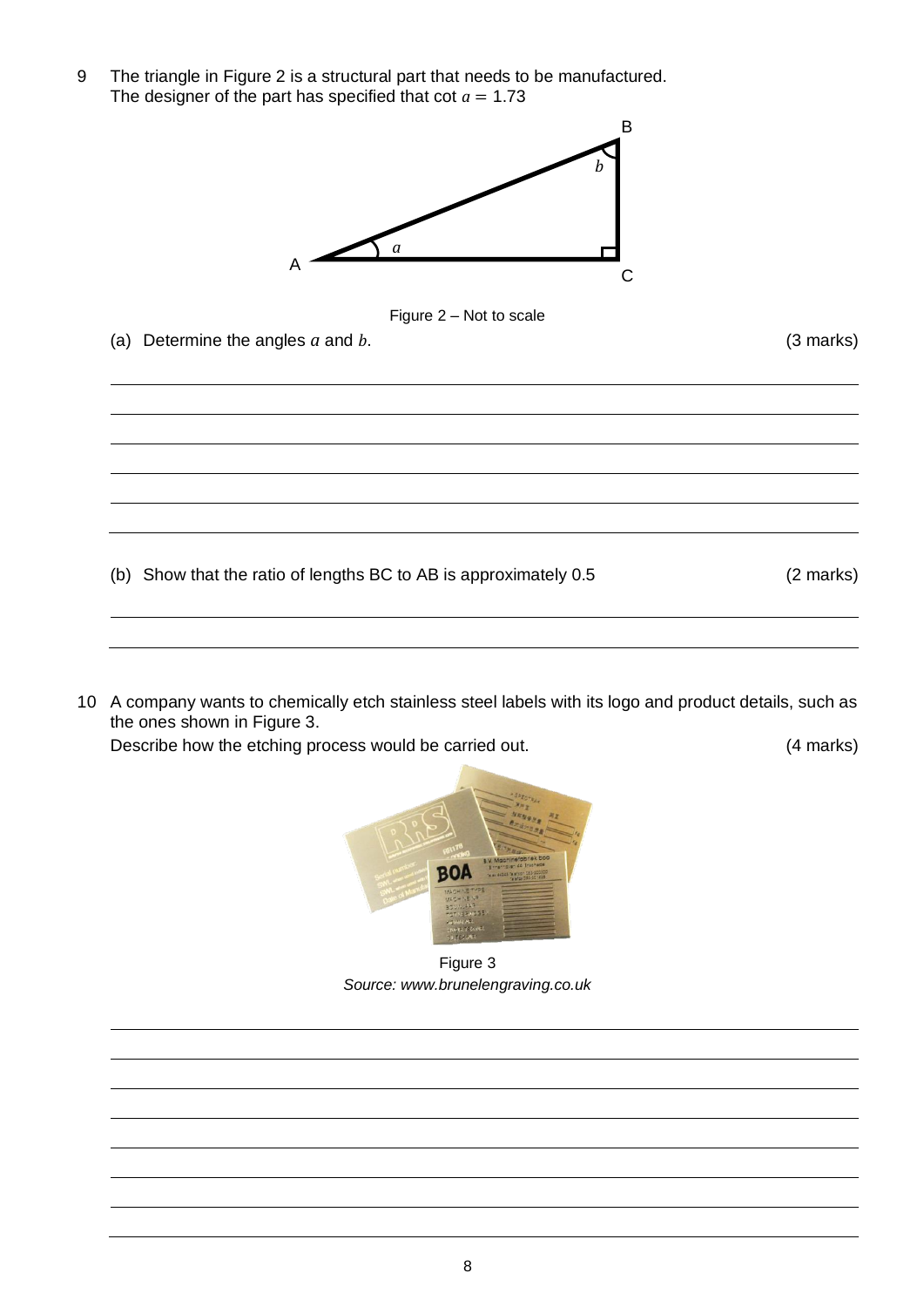- 11 When a sample selected at random from a batch of products was inspected, it was found that:
	- 89% of the products contained no defect and were satisfactory,
	- 9% of the total quantity of products contained crack defects,
	- 6% of the total quantity of products contained porosity defects.

Some of the products contained both types of defect.

Calculate the probability that a product selected at random contains only one defect. (3 marks)

12 A test was carried out to evaluate the usable life of a machine tool. This involved recording the number of defective parts produced by the machine each hour. The first defective part was produced in hour 5. The number of defects in subsequent hours increased geometrically. The number of defects produced in the hour 8 was 64.

Calculate the common ratio that multiplies the number of defects in each successive batch.

(3 marks)

- 13 In a circuit, three components each change the amplitude of the output, D, in sequence by different values:
	- Component 1 causes the amplitude to increase by the cube of its value  $(D^3)$ .
	- Component 2 causes the amplitude to be divided by the square of its value  $(D^2)$ .
	- Component 3 multiplies the resultant output by its square root  $(D^{\frac{1}{2}})$ .

Determine the simplest form of the equation to represent how the output signal is affected by the three components. (3 marks)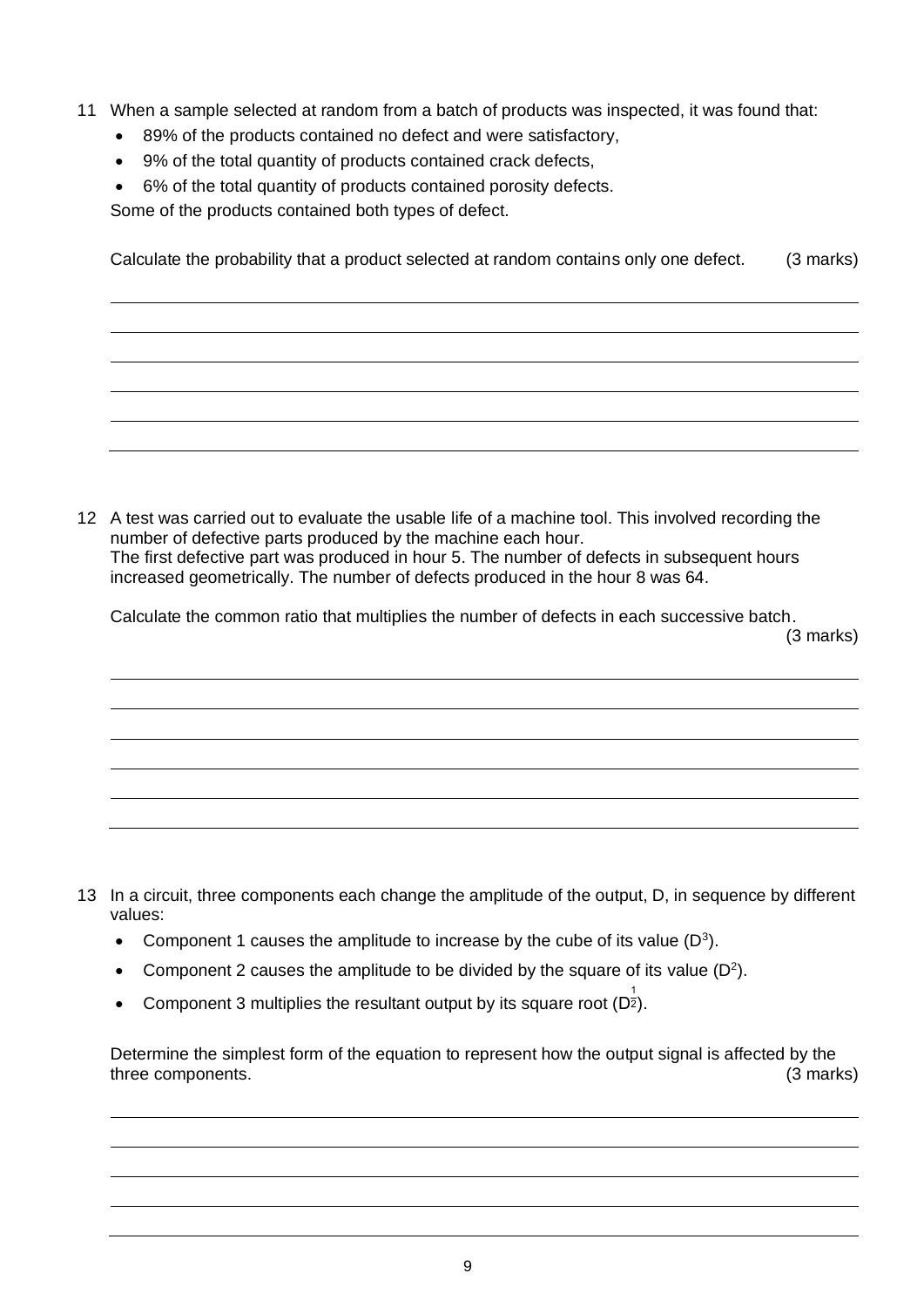14 A tool moves in a straight line in a machine. At time *t* seconds, its position relative to a fixed point in the machine, *x* mm, is given by the function:

$$
x = 2t^3 + 2\cos(3t)
$$

Determine the difference in the velocity of the tool between  $t = 1.0$  and  $t = 2.5$  seconds, to two decimal places. (5 marks)

15 A steel bar is being used to provide rigidity inside an industrial oven. It was fixed in position at both ends inside the oven when the temperature was 20°C. When in use, the oven operates at 130°C and any expansion or contraction of the steel bar is prevented.

Calculate the maximum stress experienced by the bar as a result of the change in temperature.

Additional information: For steel,  $\alpha$  = 12 × 10<sup>-6</sup> °C<sup>-1</sup> and E = 205 GN m<sup>-2</sup> (6 marks)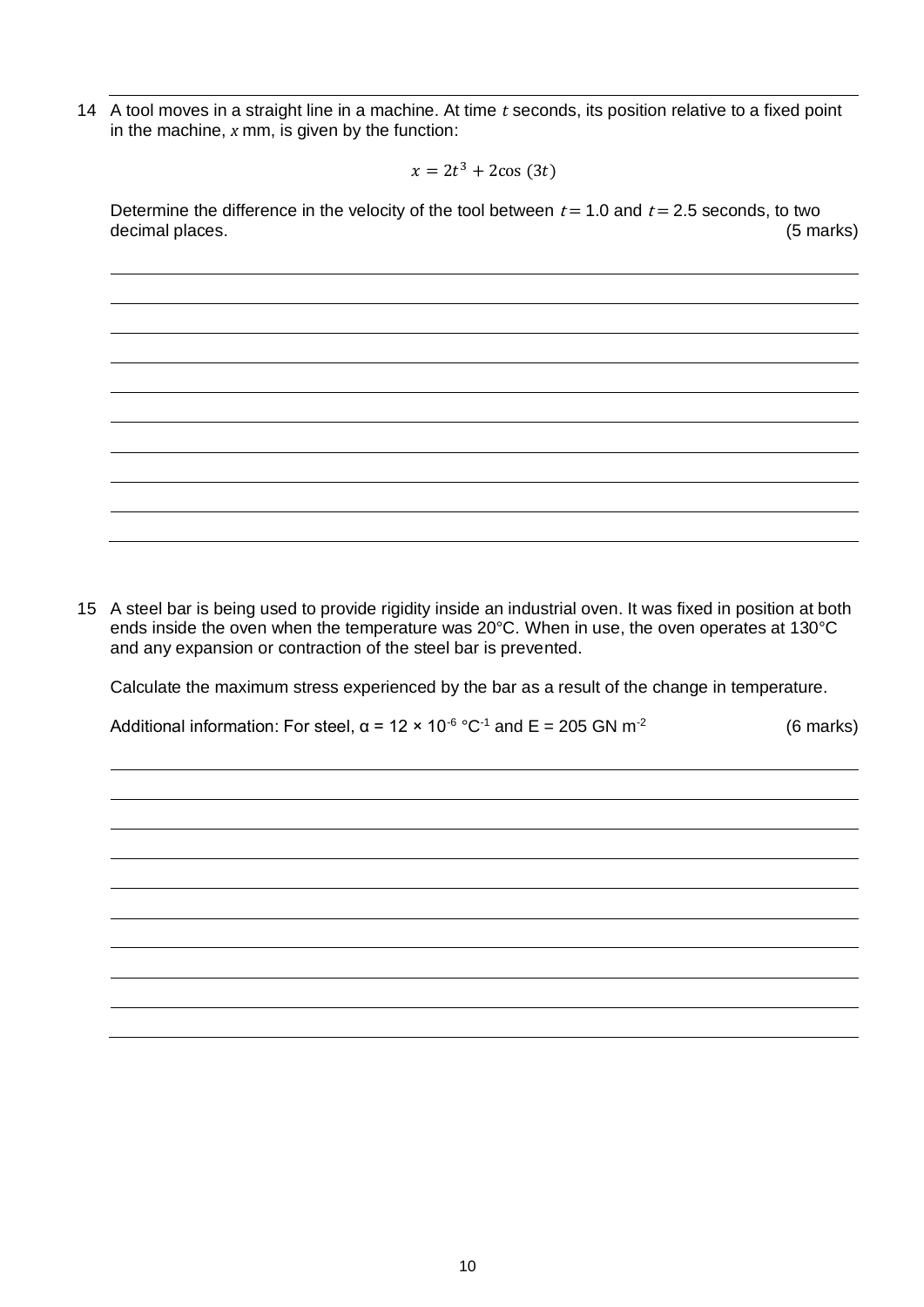16 A designer requires a circuit to have a time constant  $(T = RC)$  of  $0.5 \pm 0.05$  seconds. Determine if the time constant of the arrangement shown in Figure 4 would be acceptable.

(5 marks)





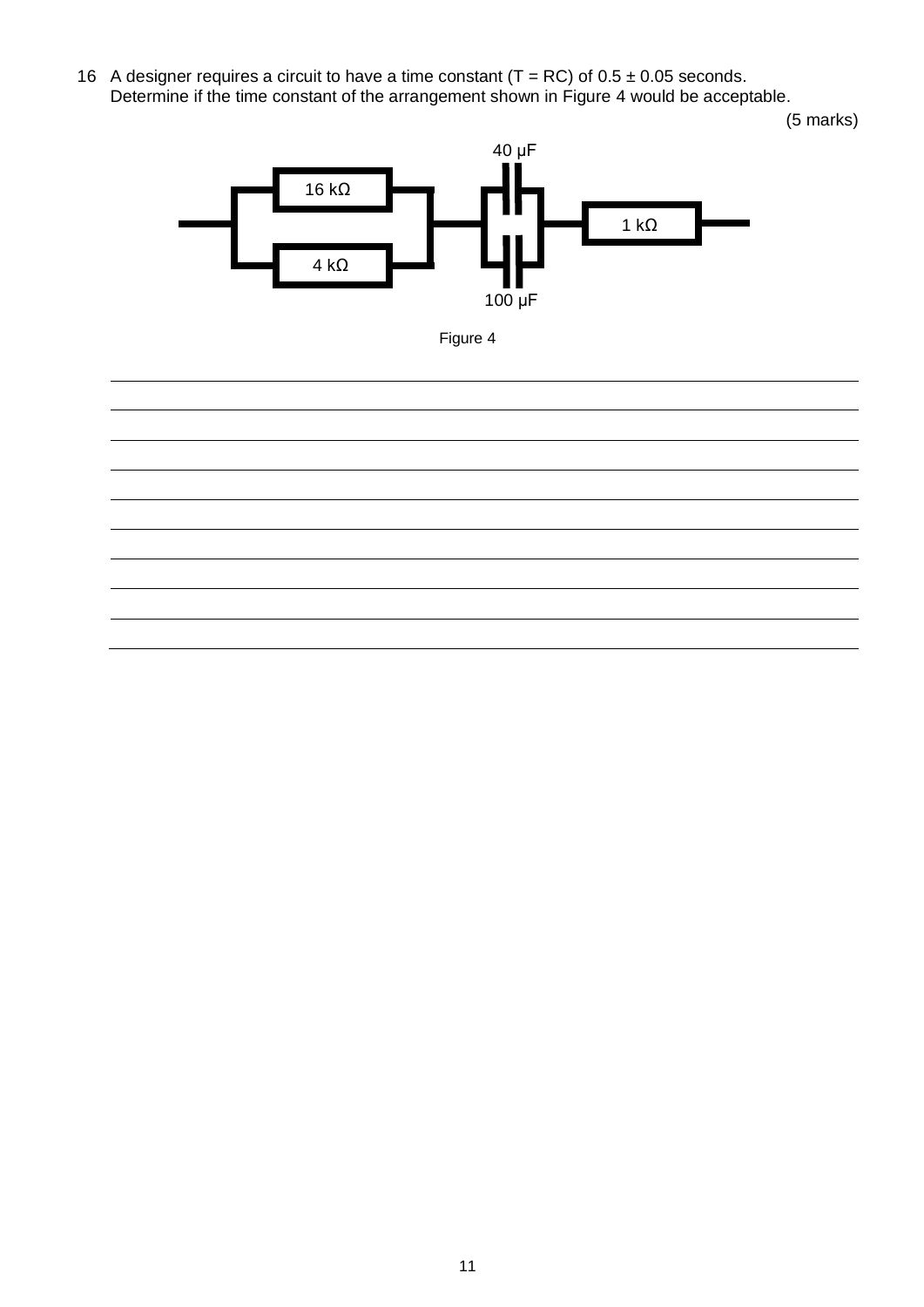17 A company manufactures hard hats from a metal alloy, such as the one shown in Figure 5. The design specifies that the metal should have a crystalline structure. Due to a manufacturing issue, the metal has been produced with an amorphous non-crystalline structure.

Explain how this will affect the performance of the hard hat when it is subjected to an impact.

(4 marks)



Figure 5 *Source: www.forestry-suppliers.com*

18 A company is planning to build a new factory to mass produce electronic circuit boards for phones. Each of the assembly operations will be carried out by dedicated robotic arms. The factory will work seven days a week, 24 hours a day in order to meet demand. New phone designs will be manufactured each year.

Explain why programmable logic controllers (PLCs) would be used to control the robotic arms, rather than dedicated integrated circuits. (6 marks)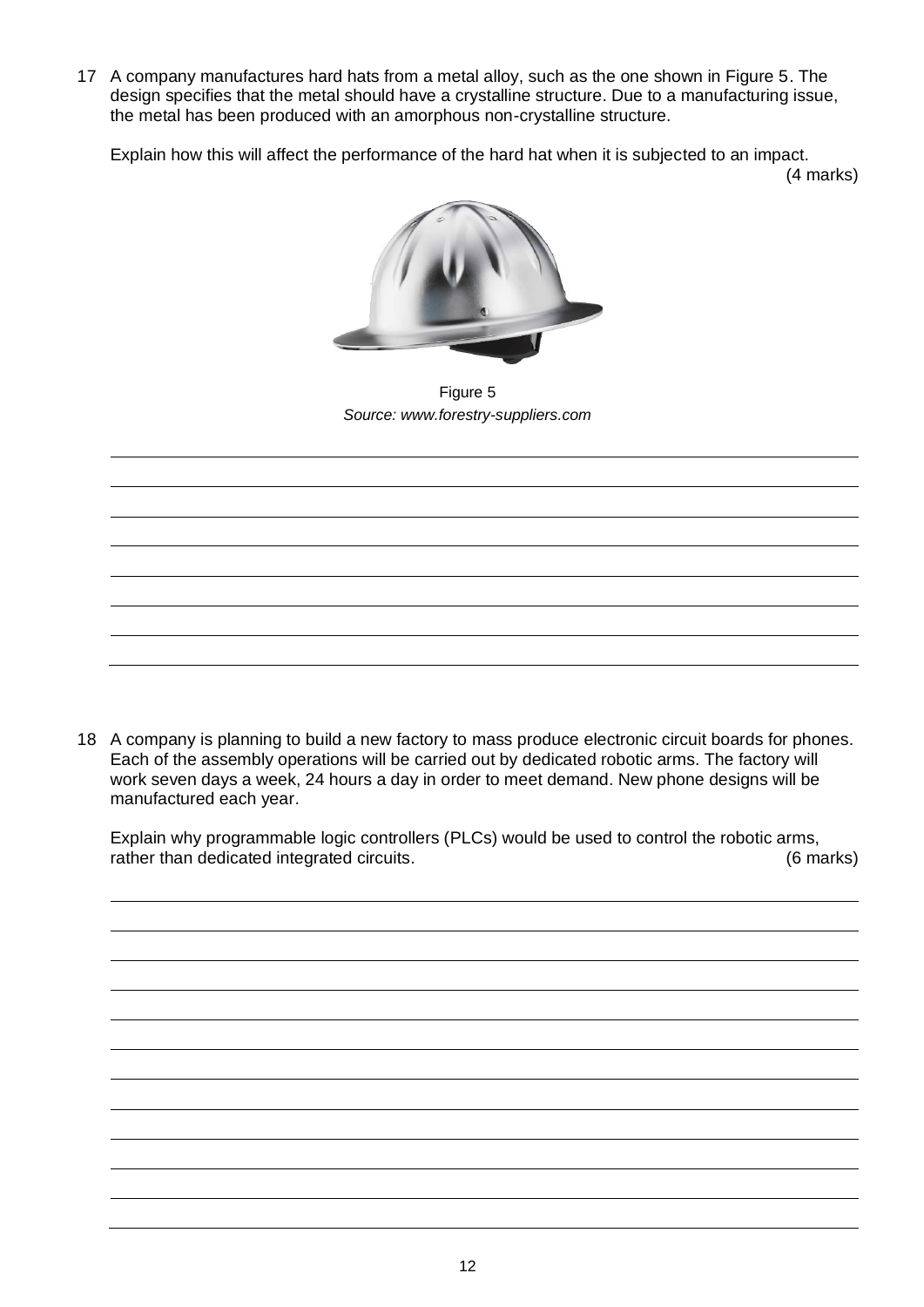## **Section B**

19 A company is making a chain for a ship's anchor that a ship will use when at sea. They are using a ferrous metal.

The company has three potential processing techniques that could be used to make the links in the chain:

- Casting
- Forging
- Welding bent pieces together.

The chain also needs to be protected from corrosion.

Suggest which of the three processing techniques would be suitable chain and a method to improve its corrosion resistance, justifying your suggestions compared to the alternatives.

(9 marks)

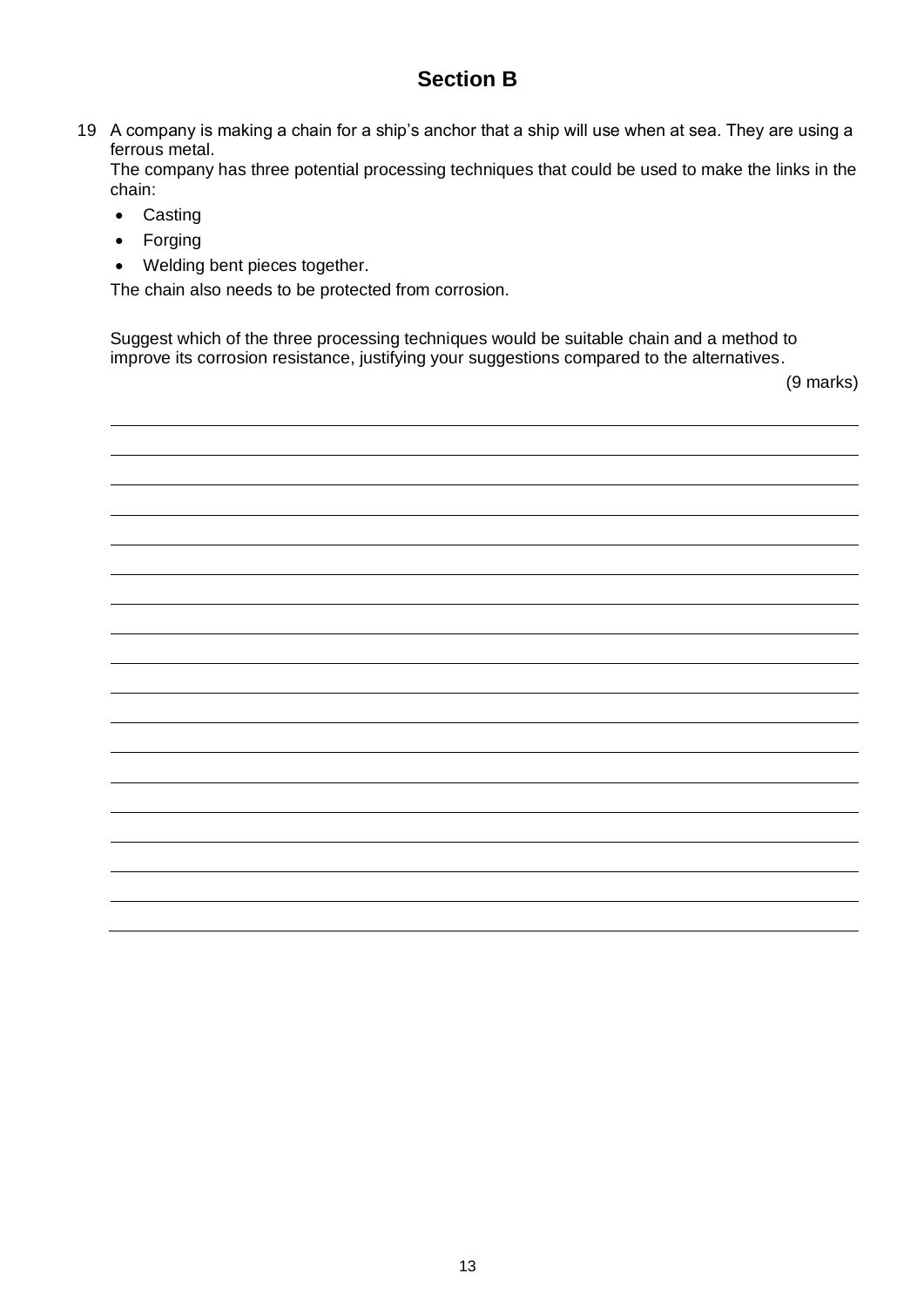20<sup>\*</sup> A manufacturing company is considering using a renewable source of power for a new factory. The factory will have a number of electrically-powered machining processes which are expected to operate continuously. The factory is in a high altitude rural location with no nearby river and limited access by road.

Evaluate the different power sources available and suggest the most suitable for the needs of this company. (12 marks)

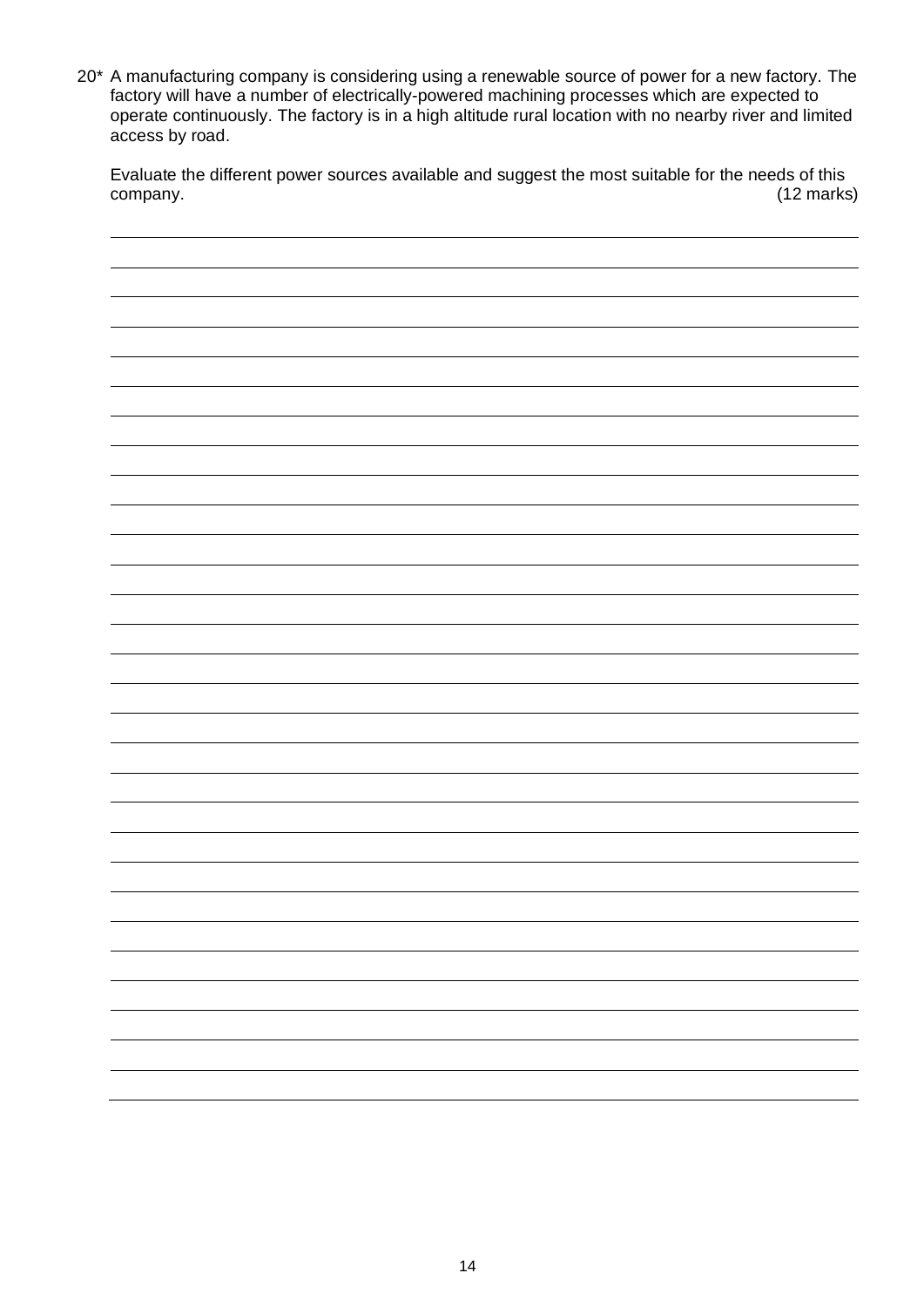21\* A company has been asked to develop a wheelchair that will be used by an athlete in the Paralympics. The wheelchair needs to be manually powered and will be used for long distance racing on roads and track, and must be manufactured as a one-off. Discuss the factors that are most important when selecting the materials to make the wheelchair and recommend a suitable main material for the frame, justifying your choice. (12 marks)



**End of Assessment**